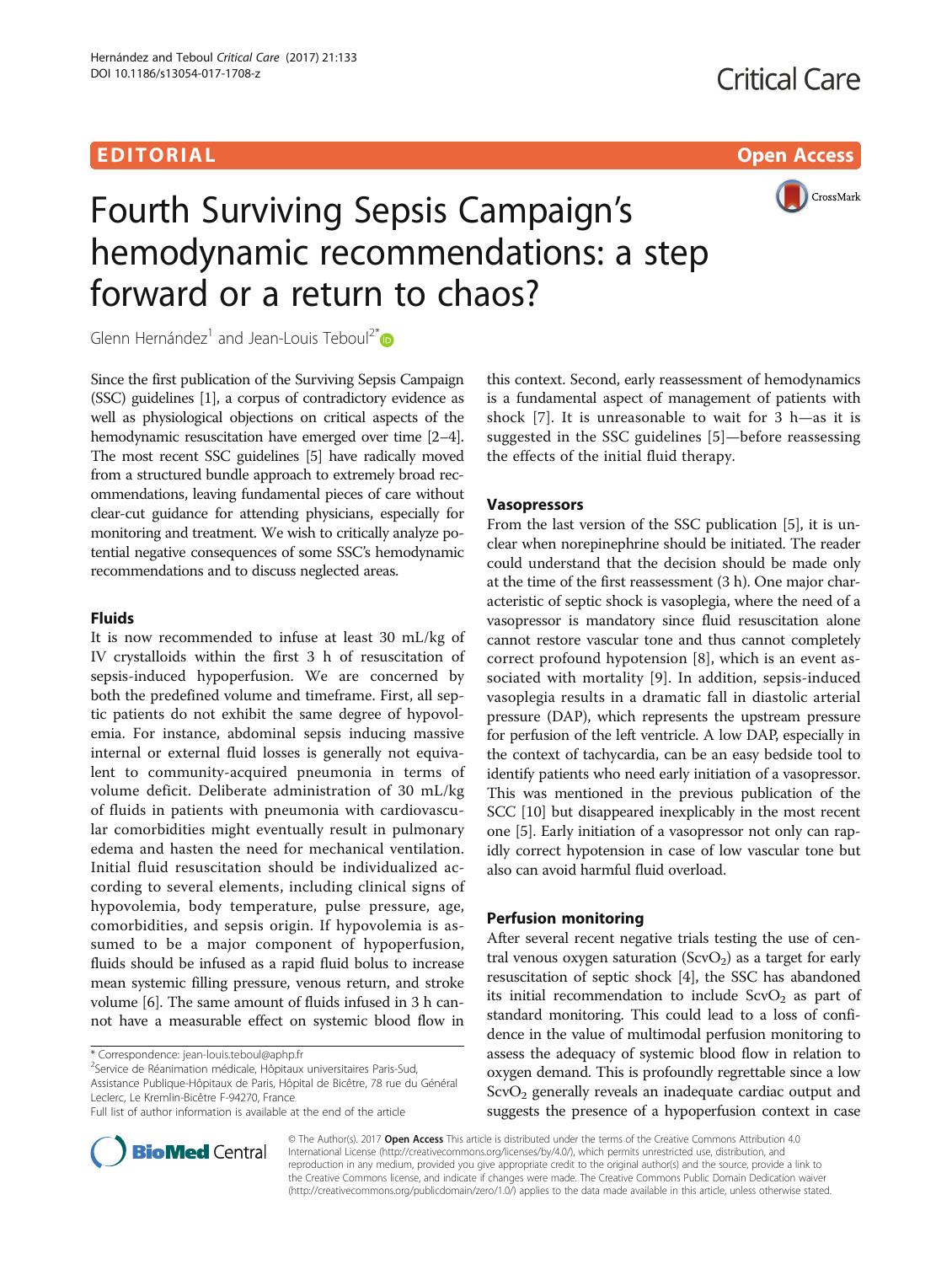<span id="page-1-0"></span>of a persistent hyperlactatemia ("flow-sensitive" hyperlactatemia) [\[11\]](#page-2-0).

## Lactate normalization as a resuscitation target

Normalization of lactate is recommended by the SSC as a resuscitation goal since it is assumed that tissue hypoxia is the main source of lactate production. However, there are several unresolved concerns about the role of lactate as an appropriate resuscitation target. First, besides hypoperfusion, adrenergic-driven aerobic lactate production and impaired hepatic lactate clearance have been suggested as important contributors to persistent hyperlactatemia [\[12\]](#page-2-0). Since non-hypoperfusion-related causes of hyperlactatemia might predominate in an unknown number of patients, aiming at strictly normalizing lactate might lead to excessive resuscitation with inherent fluid and vasopressor overload, and eventually to increased morbidity and mortality. Second, the dynamics of recovery of blood lactate exhibits a complex pattern and might not, therefore, be the best tool for real-time assessment of the effect of hemodynamic resuscitation [[12](#page-2-0)–[14\]](#page-2-0). A recent study by Hernandez et al. [\[14\]](#page-2-0) demonstrated that only 50% of septic shock survivors normalize lactate during the first 24 h of management. Variables such as  $ScvO<sub>2</sub>$ , central venous-arterial PCO<sub>2</sub> gradient  $(P(cv-a)CO<sub>2</sub>)$ , and peripheral (skin) perfusion markers exhibit a very fast normalization rate in relation to systemic flow optimization, whereas blood lactate shows a biphasic response with an initial rapid improvement in parallel with the above-mentioned variables, followed by a much slower trend thereafter [\[14](#page-2-0)]. Thus, a concomitant low ScvO<sub>2</sub>, or high  $P(cv-a)CO_2$ , or abnormal peripheral perfusion defines a "hypoperfusion context" in which increasing systemic blood flow may contribute to blood lactate decrease. Applying these criteria to septic hyperlactatemic patients in a recent proof-of-concept study clearly differentiated two subpopulations of patients exhibiting markedly different risk of morbidity and mortality [[11\]](#page-2-0).

## Conclusions

Important knowledge on the pathophysiology of septic shock has been built up over decades of experimental and clinical research. Translation of these scientific foundations into clinical practice has, however, been slow and erratic. For such a condition with a mortality risk of at least 30–40%, we should expect the rationale of consensus recommendations to be firmly grounded on pathophysiology. Our opinion is that some of the recent SSC's hemodynamic recommendations move far away from this objective and might not constitute a valuable contribution to improve septic shock morbidity or mortality.

#### Abbreviations

DAP: Diastolic arterial pressure; IV: Intravenous; P(cv-a)CO<sub>2</sub>: Carbon dioxide pressure difference between central vein blood and arterial blood; PCO<sub>2</sub>: Carbon dioxide partial pressure; ScvO<sub>2</sub>: Central venous oxygen saturation; SSC: Surviving Sepsis Campaign

#### Acknowledgments

Not applicable.

## Funding

Not applicable.

#### Availability of data and materials

Not applicable.

#### Author's contribution

GH and JLT equally contributed to draft the manuscript. All authors read and approved the final manuscript.

#### Competing interests

The authors declare that they have no competing interests.

# Consent for publication

Not applicable.

#### Ethical approval and consent to participate

Not applicable.

## Publisher's Note

Springer Nature remains neutral with regard to jurisdictional claims in published maps and institutional affiliations.

#### Author details

<sup>1</sup>Departamento de Medicina Intensiva, Facultad de Medicina, Pontificia Universidad Católica de Chile, Santiago, Chile. <sup>2</sup>Service de Réanimation médicale, Hôpitaux universitaires Paris-Sud, Assistance Publique-Hôpitaux de Paris, Hôpital de Bicêtre, 78 rue du Général Leclerc, Le Kremlin-Bicêtre F-94270, France.

## Published online: 30 May 2017

#### References

- 1. Dellinger RP, Carlet JM, Masur H, Gerlach H, Calandra T, Cohen J, et al. Surviving Sepsis Campaign guidelines for management of severe sepsis and septic shock. Crit Care Med. 2004;32:858–73.
- 2. Finfer S. The Surviving Sepsis Campaign: robust evaluation and high-quality primary research is still needed. Crit Care Med. 2010;38:683–4.
- 3. Marik PE. Surviving sepsis: going beyond the guidelines. Ann Intensive Care. 2011;1:17.
- 4. PRISM Investigators. Early, goal-directed therapy for septic shock–a patient-level meta-analysis. N Engl J Med. 2017 [Epub ahead of print].
- 5. Rhodes A, Evans LE, Alhazzani W, Levy MM, Antonelli M, Ferrer R, et al. Surviving Sepsis Campaign: International guidelines for management of sepsis and septic shock: 2016. Intensive Care Med. 2017;43:304–77.
- 6. Carsetti A, Cecconi M, Rhodes A. Fluid bolus therapy: monitoring and predicting fluid responsiveness. Curr Opin Crit Care. 2015;21:388–94.
- 7. Cecconi M, De Backer D, Antonelli M, Beale R, Bakker J, Hofer C, et al. Consensus on circulatory shock and hemodynamic monitoring. Task force of the European Society of Intensive Care Medicine. Intensive Care Med. 2014;40:1795–815.
- Hamzaoui O, Georger JF, Monnet X, Ksouri H, Maizel J, Richard C, et al. Early administration of norepinephrine increases cardiac preload and cardiac output in septic patients with life-threatening hypotension. Crit Care. 2010;14:R142.
- 9. Varpula M, Tallgren M, Saukkonen K, Voipio-Pulkki LM, Pettilä V. Hemodynamic variables related to outcome in septic shock. Intensive Care Med. 2005;31:1066–71.
- 10. Dellinger RP, Levy MM, Rhodes A, Annane D, Gerlach H, Opal SM, et al. Surviving Sepsis Campaign: international guidelines for management of severe sepsis and septic shock, 2012. Intensive Care Med. 2013;39:165–228.